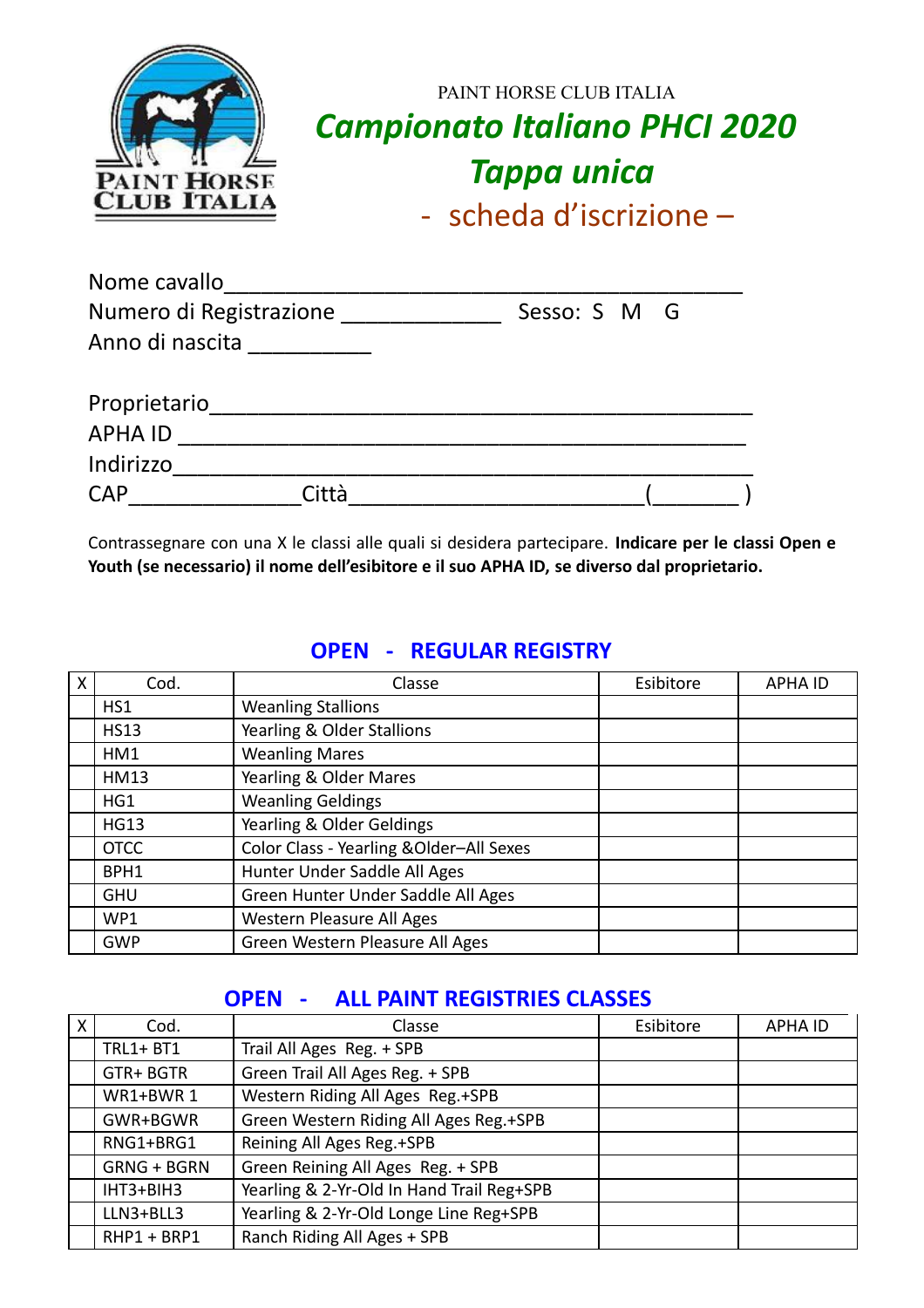#### **OPEN – SOLID PAINT BRED**

| Cod.        | Classe                                 | Esibitore | <b>APHA ID</b> |
|-------------|----------------------------------------|-----------|----------------|
| BHS1        | <b>SPB Halter Stallions All Ages</b>   |           |                |
| BHM1        | SPB Halter Mares All Ages              |           |                |
| BHG1        | SPB Halter Geldings All Ages           |           |                |
| BBH1        | SPB Hunter Under Saddle All Ages       |           |                |
| <b>BGHU</b> | SPB Green Hunter Under Saddle All Ages |           |                |
| BWP1        | SPB Western Pleasure All Ages          |           |                |
| <b>BGWP</b> | SPB Green Western Pleasure All Ages    |           |                |

### **AMATEUR - REGULAR REGISTRY**

| $\boldsymbol{\mathsf{X}}$ | Cod.        | Classe                                     | Esibitore | <b>APHA ID</b> |
|---------------------------|-------------|--------------------------------------------|-----------|----------------|
|                           | AMH1        | A Halter Stallions All Ages                |           |                |
|                           | AMH4        | A Halter Mares All Ages                    |           |                |
|                           | AMH7        | A Halter Geldings All Ages                 |           |                |
|                           | <b>ATCC</b> | A Color Class One Year & Older & All Sexes |           |                |
|                           | ABH1        | A Hunter Under Saddle All Ages             |           |                |
|                           | AWP1        | A Western Pleasure All Ages                |           |                |

#### **AMATEUR - ALL PAINT REGISTRIES CLASSES**

| $\boldsymbol{\mathsf{X}}$ | Cod.          | Classe                                      | Esibitore | <b>APHA ID</b> |
|---------------------------|---------------|---------------------------------------------|-----------|----------------|
|                           | AT1+ABT       | A Trail All Ages Reg.+SPB                   |           |                |
|                           | AWR1+ABWR     | A Western Riding All Ages Reg.+SPB          |           |                |
|                           | $ASH1 + ABSH$ | A Showmanship All Ages Reg. + SPB           |           |                |
|                           | AH1 + ABHM    | A Western Horsemanship All Ages Reg.+ SPB   |           |                |
|                           | $AHS1 + ABHS$ | A Hunt Seat Equitation All Ages Reg. + SPB  |           |                |
|                           | AR1+ ABRG     | A Reining All Ages Reg.+SPB                 |           |                |
|                           | ALL1+ABL2     | A Yearling & 2-Yr-Old Longe Line Reg.+SPB   |           |                |
|                           | AIH3+ABI3     | A Yearling & 2 Yr-Old In Hand Trail Reg+SPB |           |                |
|                           | ARP1 + ABRP   | A Ranch Riding All Ages + SPB               |           |                |

## **AMATEUR – SOLID PAINT BRED**

| Cod.        | Classe                                | Esibitore | APHA ID |
|-------------|---------------------------------------|-----------|---------|
| ABS1        | <b>ASPB Halter Stallions All Ages</b> |           |         |
| ABS4        | <b>ASPB Halter Mares All Ages</b>     |           |         |
| ABS7        | ASPB Halter Geldings All Ages         |           |         |
| ABBH        | ASPB Hunter Under Saddle All Ages     |           |         |
| <b>ABWP</b> | ASPB Western Pleasure All Ages        |           |         |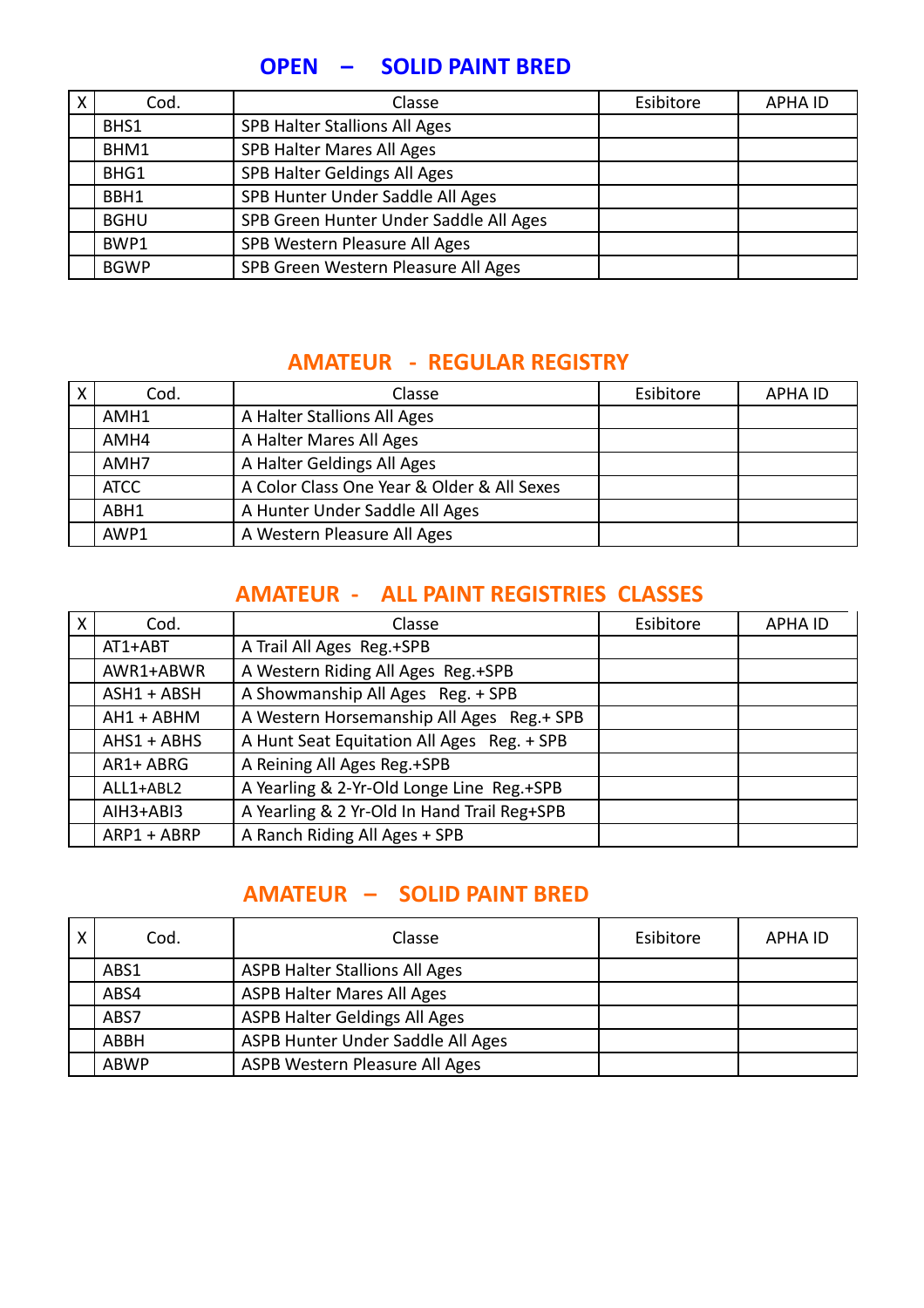| $\checkmark$ | Cod. | Classe                           | Esibitore | APHA ID |
|--------------|------|----------------------------------|-----------|---------|
|              | YM1  | Y Halter Mares All Ages          |           |         |
|              | YG1  | Y Halter Geldings All Ages       |           |         |
|              | YBH1 | Y Hunter Under Saddle 18 & Under |           |         |
|              | YWP1 | Y Western Pleasure 18 & Under    |           |         |
|              |      | Y Lead Line (not approved)       |           |         |

## **YOUTH - REGULAR REGISTRY**

## **YOUTH - ALL PAINT REGISTRIES CLASSES**

| $\mathsf{X}$ | Cod.          | Classe                                       | Esibitore | <b>APHA ID</b> |
|--------------|---------------|----------------------------------------------|-----------|----------------|
|              | YT1+XT1       | Y Trail 18 & Under Reg.+SPB                  |           |                |
|              | YWR1+XWR1     | Y Western Riding 18&Under Reg.+SPB           |           |                |
|              | $YSH1 + XSH1$ | Y Showmanship 18 & Under Reg. + SPB          |           |                |
|              | $YH1 + XH1$   | Y W. Horsemanship 18 & Under Reg.+SPB        |           |                |
|              | $YEE1 + XEE1$ | Y Hunt Seat Equitation 18 & Under Reg. + SPB |           |                |
|              | YR1+XR1       | Y Reining 18 & Under Reg.+SPB                |           |                |
|              | YRP1 + XRP1   | Y Ranch Riding 18 & Under + SPB              |           |                |

## **YOUTH – SOLID PAINT BRED**

| Cod. | Classe                                    | Esibitore | APHA ID |
|------|-------------------------------------------|-----------|---------|
| XM1  | YSPB Halter Mares All Ages, 18 & Under    |           |         |
| XG1  | YSPB Halter Geldings All Ages, 18 & Under |           |         |
| XBH1 | YSPB Hunter Under Saddle 18 & Under       |           |         |
| XWP1 | YSPB Western Pleasure 18 & Under          |           |         |

# **NOVICE (AMATEUR + YOUTH) – NOT APPROVED**

| Cod. | Classe                       | Esibitore | <b>APHA ID</b> |
|------|------------------------------|-----------|----------------|
|      | Novice Showmanship at Halter |           |                |
|      | Novice Western Horsemanship  |           |                |
|      | Novice Western Pleasure      |           |                |
|      | Novice Trail                 |           |                |
|      | Novice Hunter Under Saddle   |           |                |
|      | Novice Hunt Seat Equitation  |           |                |
|      | Novice Western Riding        |           |                |
|      | <b>Novice Reining</b>        |           |                |
|      | <b>Novice Ranch Riding</b>   |           |                |